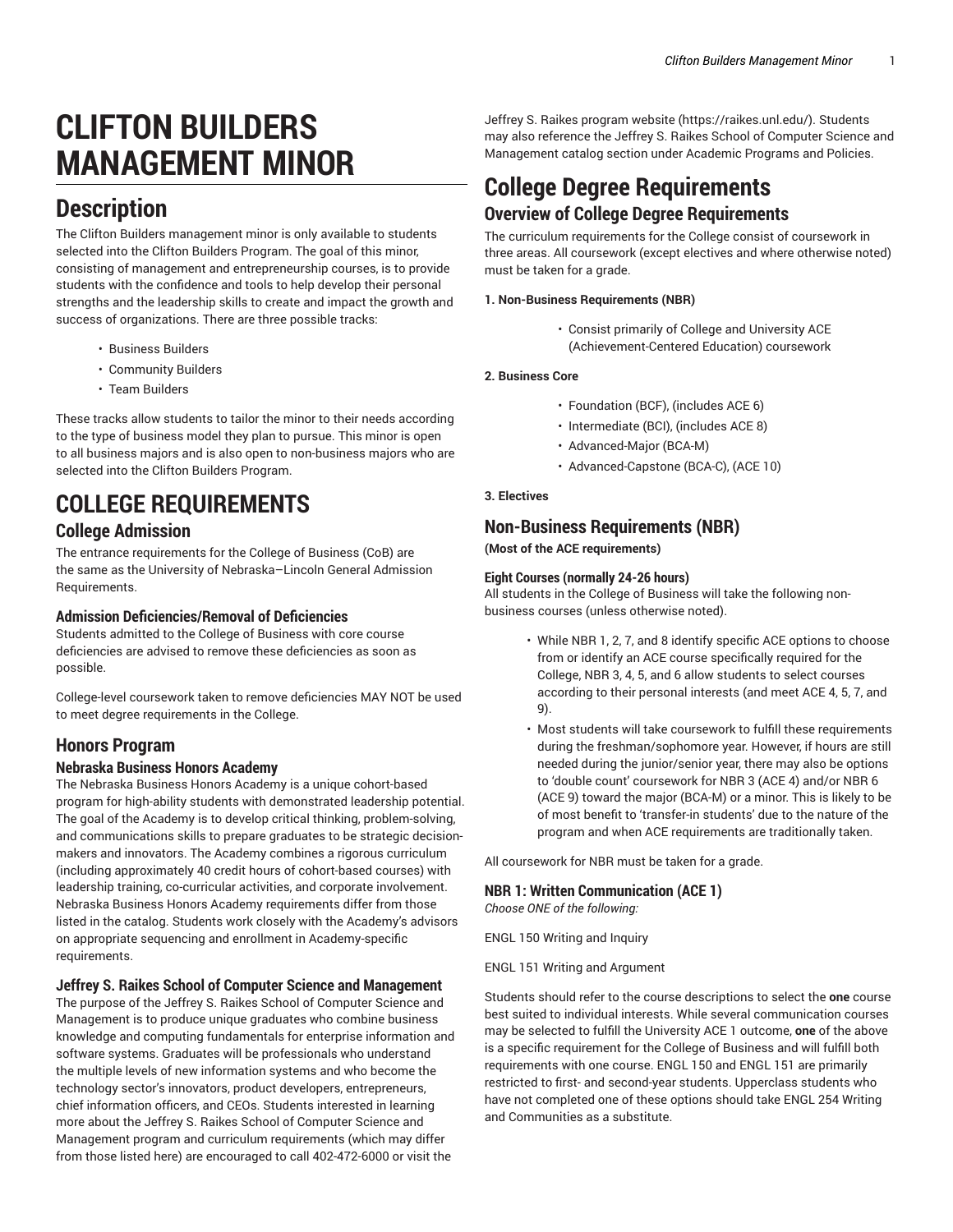## **NBR 2: Mathematical, Computational, Statistical or Formal Reasoning Skills (ACE 3)**

*Choose ONE of the following:*

MATH 104 Applied Calculus

MATH 106 Calculus I

Any advanced calculus course above the 106 level

Notes regarding the selection of coursework for NBR 2 (ACE 3):

- **Credit cannot be given for both** MATH 104 **and** MATH 106 **.** Students must determine the appropriate course early in their program.
- A first**-**semester student's score on the Math Placement Exam will determine eligibility for MATH 104 or MATH 106. The student should select between these classes based on the following sets of circumstances:
	- Actuarial science majors **MUST** take MATH 106 (or a higher-level calculus).
	- Actuarial science majors will also take MATH 107 Calculus II and MATH 208 Calculus III and either CSCE 101 Fundamentals of Computer Science and CSCE 101L Fundamentals of Computing Laboratory or CSCE 155A Computer Science I.
	- Raikes students MUST take MATH 106 (or a higher-level calculus).
	- MATH 106 (or higher calculus) is **strongly encouraged** for those students majoring in accounting, majoring in finance, majoring in economics, or considering graduate school.
	- While several courses may be selected to fulfill the University ACE 3 outcome, one of the above is a specific requirement for the College of Business and will fulfill both requirements with one course.
	- Freshman students who place below MATH 104 on the Math Placement Exam may want to consider summer school in order to maintain their sequence of courses.

#### **Math Placement Exam (MPE)**

Students admitted to the College of Business are required to take a Math Placement Exam prior to enrolling in the college math requirement of MATH 104 or MATH 106 (or higher math).

- The results of this examination determine which math course students will enroll in their first semester on campus.
- The Math Placement Exam may be retaken if a student feels that they are able to test into a higher level course.
- Students lacking sufficient high school preparation in math may need to enroll in equivalent high school preparatory courses, as will be determined by the MPE.
- Preparatory courses should be taken as soon as possible to avoid future sequencing problems.
- Additional information about the exam can be found on the Math Placement [website](http://www.math.unl.edu/resources/undergraduate/mpe/) ([http://www.math.unl.edu/resources/](http://www.math.unl.edu/resources/undergraduate/mpe/) [undergraduate/mpe/](http://www.math.unl.edu/resources/undergraduate/mpe/)).

Whether required to enroll in preparation coursework first, as indicated on the MPE (MATH 100A Intermediate Algebra, MATH 101 College Algebra and/or MATH 103 College Algebra and Trigonometry), or in one of the required courses, it is critical to begin math the first semester on campus.

#### **NBR 3: The Study of Scientific Methods and Knowledge of the Natural and Physical World (ACE 4)**

*Choose one course from ACE 4 Certified Courses.* (Course credit will vary between 3-4 credit hours.)

• Agribusiness majors – NBR 3 (ACE 4) – AGRI 115 Biotechnology: Food, Health and Environment; PLAS 100 Plants, Landscapes, & the Environment; PLAS 131 Plant Science; ENTO 115 Insect Biology; MSYM 109 Physical Principles in Agriculture and Life Sciences; NRES 108 Earth's Natural Resource Systems Laboratory; PLPT 110 Molds and Man may be taken to fulfill the science requirement (NBR 3–ACE 4) as well as a requirement for the major (BCA-M).

#### **NBR 4: Study of Humanities (ACE 5)**

*Choose one course from ACE 5 Certified Courses.*

• International business majors – NBR 4 (ACE 5) – FREN 301 Survey of French Literature, FREN 302 Themes in French Literature, RUSS 301 Russian Cultural Studies, RUSS 302 Studies in Russian Culture and Film, RUSS 482 Russian Literature in Translation, RUSS 483 Russian Secular and Political Folklore, SPAN 305 The Analysis of Communication in Spanish, SPAN 314 Ecological Imagination in Hispanic Culture, SPAN 315 Gender and Sexuality in Hispanic Culture, SPAN 331 War and Human Rights in Latin America may be taken to fulfill NBR 4–ACE 5 as well as a requirement for a language minor or toward the major language requirement.

## **NBR 5: Study of the Arts to Understand Their Context (ACE 7)**

*Choose one course from ACE 7 Certified Courses.*

#### **NBR 6: Global Awareness or Knowledge of Human Diversity Through Analysis of an Issue (ACE 9)**

*Choose one course from ACE 9 Certified Courses.*

Students enrolling for their first semester with junior standing (or more) will see that the list of approved courses includes a few business courses. While this section is labeled "non-business requirements," students may elect to enroll in one of the business courses to fulfill the ACE 9 requirement as long as prerequisites are completed (which are generally reserved for juniors or seniors). Work closely with your advisor and bring this to their attention to question how this course may potentially satisfy other degree program requirements, including in major.

The options include:

- Actuarial science majors must complete an International Business Course as part of the degree requirements. Actuarial science majors may choose to take ECON 321 Introduction to International Economics to fulfill the IBCR as well as the global awareness requirement (NBR 6–ACE 9).
- Agribusiness majors AECN 346 World Food Economics, AECN 367 Agricultural Development in Developing Countries, AECN 420 International Food and Agricultural Trade, AECN 425 Agricultural Marketing in a Multinational Environment, AGRI 282 Introduction to Global Agricultural and Natural Resources Issues, ENSC 110 Energy in Perspective, and PLAS 200 Landscape and Environmental Appreciation may be taken to fulfill the global awareness requirement (NBR 6–ACE 9) as well as a requirement for the major.
- Business administration majors ECON 321 and MNGT 414 International Management may be taken to fulfill the global awareness requirement (NBR 6–ACE 9) as well as a requirement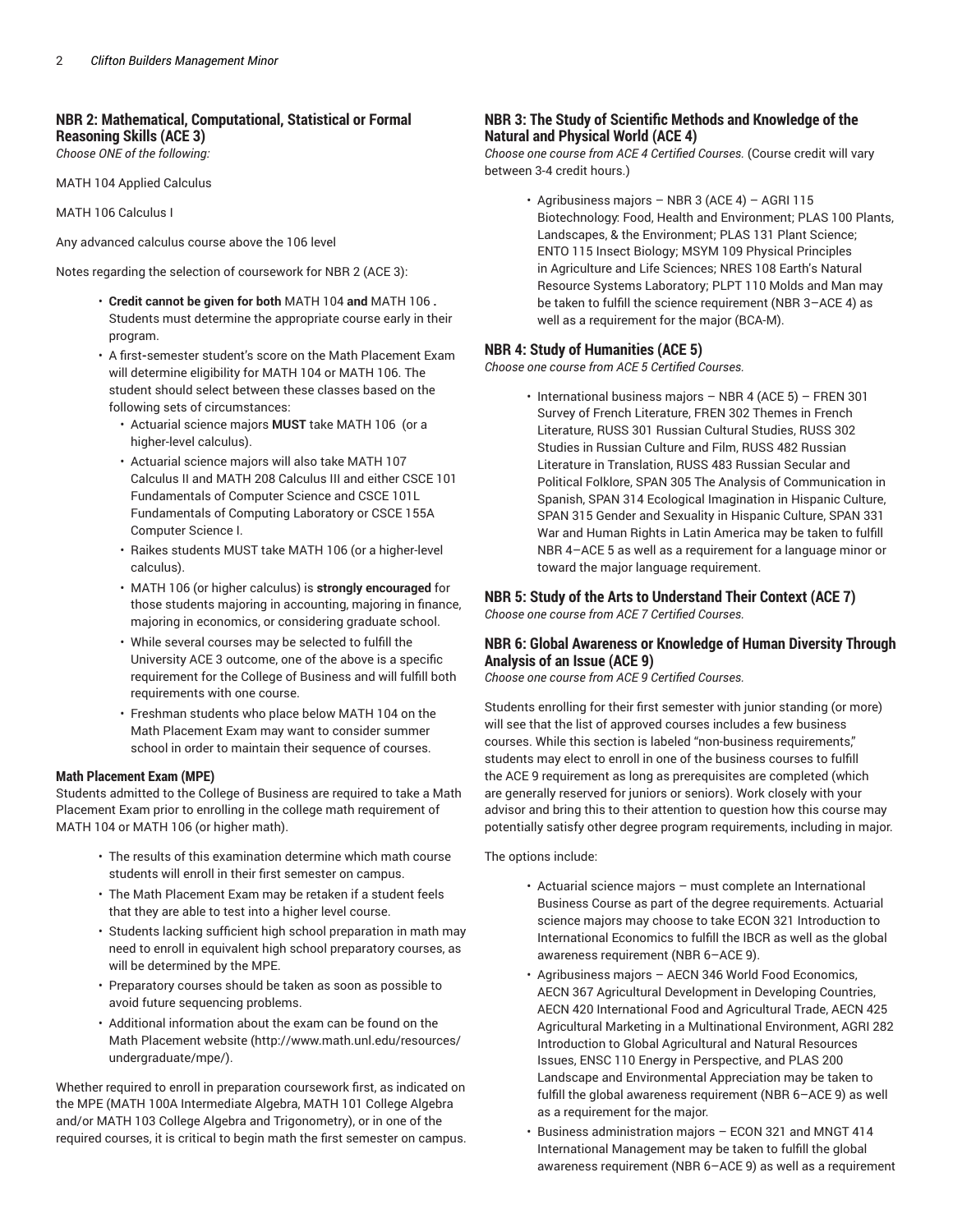for the major. (ECON 321 and MNGT 414 are also IBCR course options.)

- Economics majors ECON 321 may be taken to fulfill the global awareness requirement (NBR 6–ACE 9) as well as a requirement for the major. (ECON 321 is also an IBCR option).
- International business majors BSAD 320 Global Issues, BSAD 420 Global Leadership and the Culture Map, ECON 321 or MNGT 414 may be taken to fulfill the global awareness requirement (NBR 6–ACE 9) and may fill a requirement for the major. (They are also IBCR options.)
- Management majors MNGT 365 Managing Diversity in Organizations or MNGT 414 may be taken to fulfill the global awareness requirement (NBR 6–ACE 9) and may be able to fulfill a requirement for the major/minor depending on the option selected. (MNGT 414 is also an IBCR option.)
- Supply chain management majors ECON 321 may be taken to fulfill the global awareness requirement (NBR 6–ACE 9) as well as a directed elective for the major. (ECON 321 is also an IBCR option).
- An alternative to the above options is allowance of the course to count for NBR 6–ACE 9 and the associated minor—but only one or the other (major OR minor).

In any of the above instances where double counting is an option, only 3 hours of credit are awarded; students will still need to meet the 120 hours for graduation. Any course that is used for both an ACE requirement and a first major requirement is not allowed to be used towards the completion of the 300/400 upper-level requirement.

#### **NBR 7: Business Communication (ACE 1)**

BSAD 220 Business Writing

This is a business writing course that requires sophomore standing and ENGL 150 or ENGL 151 as prerequisites. While it is also an ACE 1 course, as is ENGL, **BOTH** are specific requirements for the College of Business.

#### **NBR 8: Oral Communication Skills (ACE 2)**

*Choose one course from:*

MRKT 257 Sales Communication

COMM 286 Business and Professional Communication

- Due to the importance of this requirement to the business curriculum, the College recommends taking this course on campus.
- While several other courses may be selected to fulfill the University ACE 2 requirement, COMM 286 or MRKT 257 is a specific requirement for the College of Business.

**NOTE:** In the selection of coursework for any of the above NBR's, the term *prerequisite*, when stated anywhere in this catalog, means coursework that MUST BE COMPLETED to enroll in the class. Concurrent enrollment in any identified prerequisite(s) is NOT permitted unless so indicated in the course description.

## **Business Core – Four Sections (approximately 62-74 hours)**

- Business Core Foundation (BCF) 18 hours
- Business Core Intermediate (BCI) 18 hours
- Business Core Advanced–Major (BCA-M) *–* Hours vary from 21-33 hrs

• Business Core Advanced–Capstone (BCA-C) *–* 3 hours + 0 hour assessment

The foundation and intermediate courses are designed to expose students to the various business disciplines. The advanced courses are those courses identified for each of the eleven majors, and the capstone course is taken in the final semester of the program. All coursework for the Business Core (except where noted differently) must be taken for a grade.

#### **Professional Enhancement Program (PrEP) (4 hours)**

Designed to develop confident, professional, and polished business students positioned for lifelong career success, the PrEP program consists of four required 1-hour courses. These courses are labeled BSAD 111 PrEP I, Investing in Strengths; BSAD 222 PrEP II, Career Development and Planning; BSAD 333 PrEP III, Internship and Job Search Strategies; BSAD 444 PrEP IV, Professional and Life Skills, and are offered across the four-year curriculum as part of the Business Core requirements.

#### **Business Core Foundation (BCF) – Nine Courses (18 hours)**

All students in the College of Business will take the following courses (unless otherwise noted).

All coursework (except BSAD 50, BSAD 111, and BSAD 222) must be taken for a grade. Raikes students are exempted from these courses.

#### **BCF 1 – BSAD 111 PrEP I, Investing in Strengths**

- BSAD 111
	- 1-credit-hour course (*offered Pass/No Pass only*).
	- Required of all new freshmen.
	- Taken as a freshman *(preferably first semester)*.
- BSAD 111S
	- 0-credit-hour course, available exclusively to transfer students (*offered Pass/No Pass only*).
	- Required of all on- and off-campus transfer students.
	- Taken as soon as possible upon transfer into the college *(preferably first semester)*.

#### **BCF 2 – BSAD 50 Business Computer Applications**

- 0-credit-hour course (*offered Pass/No Pass only*).
- Offered twice per semester and should generally be taken in the **FIRST seven weeks of semester two**. It is a prerequisite for ECON 215, which is normally taken in the fall of the second year.
- Required basic-skills computer course that uses Microsoft Access, Word, PowerPoint, and Excel.

#### **BCF 3 – SCMA 250 Spreadsheet Analytics**

- 1-credit-hour course.
- ECON 215 Statistics is a prerequisite or may be taken concurrently.

#### **BCF 4 – ACCT 201 Introductory Accounting I and ACCT 202 Introductory Accounting II**

- ACCT 201
	- Sequential; take ACCT 201 first.
	- Prerequisite: 2.5 cumulative GPA; sophomore standing, (or freshman standing, with MATH 104 or MATH 106 with a grade of C or better and 14 hours of University of Nebraska– Lincoln credit).
	- ACCT 202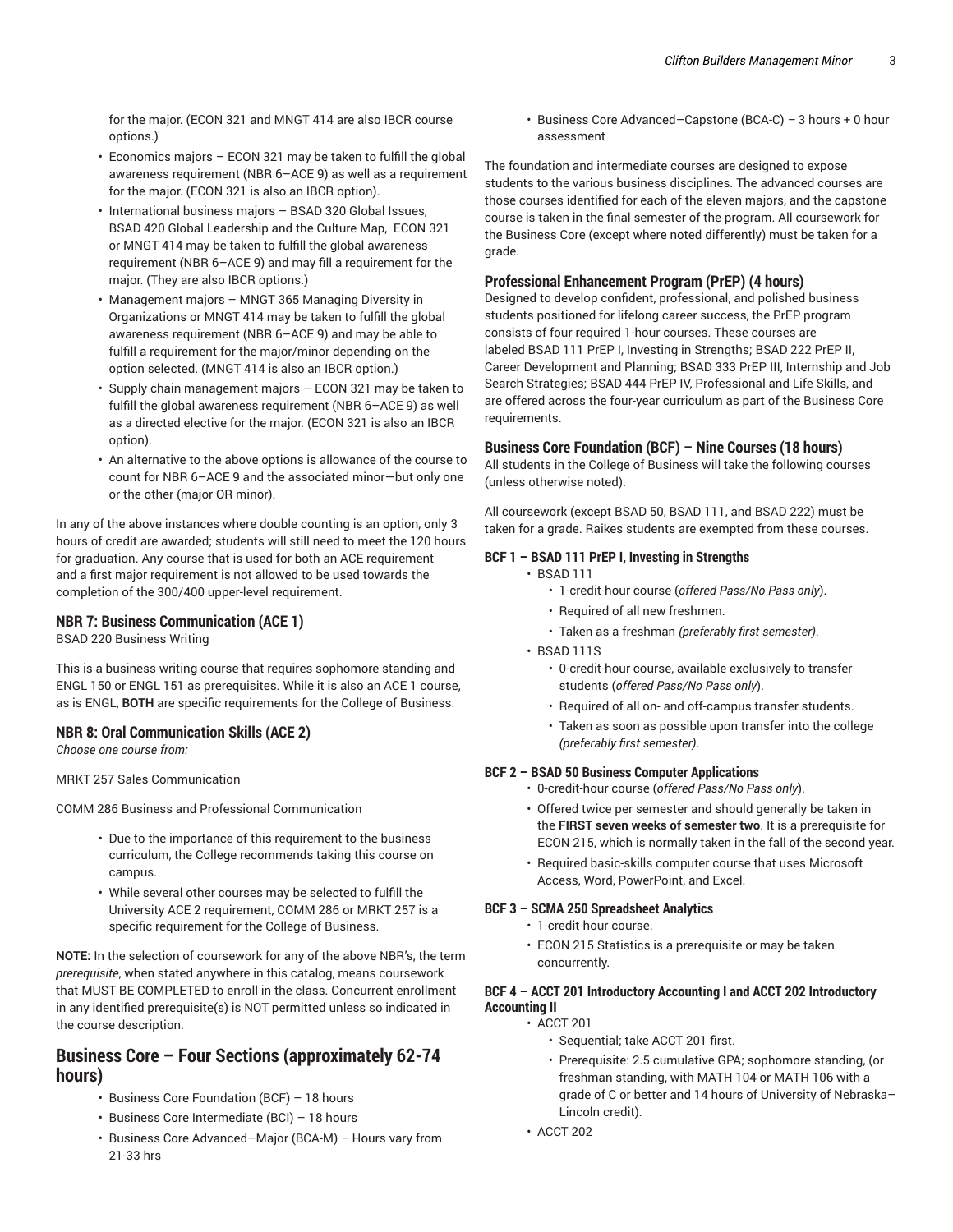- Sequential; take ACCT 202 following completion of ACCT 201.
- Prerequisite: 2.5 cumulative GPA; grade of C or better in ACCT 201; sophomore standing, (or freshman standing with 14 hours of University of Nebraska-Lincoln credit and MATH 104 or MATH 106 with a grade of C or better).
- Grade of C or better in prerequisites is normally required for accounting courses.

#### **BCF 5 – ECON 211 Principles of Macroeconomics and ECON 212 Principles of Microeconomics (ACE 6)**

- Not sequential.
- Prerequisite: Completion of 12 hours of coursework.

#### **BCF 6 – ECON 215 Statistics (ACE 3)**

- Prerequisites: Sophomore standing; MATH 104 or MATH 106; BSAD 50; and a 2.5 GPA.
- Must take ECON 215 (not STAT 218 Introduction to Statistics nor EDPS 459 Statistical Methods nor CRIM 300 Applied Statistics and Data Processing in the Public Sector nor SOCI 206 Introduction to Social Statistics).
- Actuarial science majors MUST take STAT 380 Statistics and Applications instead of ECON 215; will also take STAT 462 Introduction to Mathematical Statistics I: Distribution Theory and STAT 463 Introduction to Mathematical Statistics II: Statistical Inference.
- Economics majors or minors can take STAT 380 Statistics and Applications instead of ECON 215.

#### **BCF 7 – BSAD 222 PrEP II, Career Development and Planning**

- 1-credit-hour course (o*ffered Pass/No Pass only*).
- Prerequisites: Major in College of Business; sophomore standing; and a 2.5 GPA.
- Taken as a sophomore.

#### **Business Core Intermediate (BCI) – Six Courses (18 hours)**

- Prerequisites for the BCI courses include MATH (NBR2), ACCT 201, ACCT 202, ECON 211, ECON 212, ECON 215, BSAD 220, and a 2.5 GPA.
- Required of all business students regardless of major (except where noted under individual courses).
- Enrollment in BCI normally occurs during the sophomore and junior years.
- All coursework must be taken for a grade.
- Sequence with the following recommendations/restrictions:
	- Plan complete sequence of intentions to take BCI (and necessary prerequisites) to remain on schedule for graduation.
	- Enroll in courses most applicable to your major as soon as possible, particularly MRKT, FINA, and SCMA, to stay on sequence for major.
	- There are exceptions to these requirements for specific majors (ABUS, ACCT, MRKT, and ACTS). Please note those exceptions.
	- If transferring, a maximum of 3 hours may apply, with further restrictions on applicability, to not exceed the 15-hour limitation. For details on transfer rules, see Transfer Credit Restrictions under Course Exclusions and Restrictions.
- See the links for each course to know the specific prerequisites and course descriptions.
- **BCI 1 – BLAW 371 Legal Environment or BLAW 372 Business Law I (ACE 8)** • Accounting majors must take BLAW 372.

#### **BCI 2 – SCMA 350 Business Analytics/Information Analysis or in certain cases MRKT 350 Marketing Analytics**

- Marketing and agribusiness majors may choose to take MRKT 350, which carries an additional prerequisite of MRKT 341.
- Students must complete SCMA 250 prior to taking SCMA 350.

#### **BCI 3 – FINA 361 Finance**

- Actuarial science majors will take FINA 461 Advanced Finance to meet this requirement.
- Grade of C or better in this course is a requirement for a number of finance courses that follow.

#### **BCI 4 – MRKT 341 Marketing**

**BCI 5 – SCMA 331 Operations and Supply Chain Management**

## **BCI 6 – MNGT 301 Introduction to Management**

- **Professional Enhancement Program – Upper level**
- **PrEP – BSAD 333 PrEP III, Internship and Job Search Strategies**
	- 1-credit-hour course *(offered Pass/No Pass only).*
		- Prerequisites: Major in College of Business; BSAD 222; and a 2.5 GPA.
		- Taken second semester of sophomore year or junior year.

#### **PrEP – BSAD 444 PrEP IV, Professional and Life Skills**

- 1-credit-hour course *(offered Pass/No Pass only).*
- Prerequisites: Major in College of Business; senior standing or by permission; and a 2.5 GPA.
- Taken first or second semester of senior year.

#### **Business Core Advanced-Major (BCA-M) – (21-33 hours)**

- Coursework for the major requires completion of specific, required courses of the department, along with other guidelines.
- Refer to the Major page for a listing of requirements.
- Careful and advanced planning is necessary, as some courses for the major may not necessarily be available every semester and classes for the major are limited in the summer sessions.
- ALL coursework for the major must be taken for a grade (students may not take classes Pass/No Pass).
- Students may be able to take their International Business Course Requirement (IBCR) as part of their major.
- Although a 2.5 GPA may not be required to take these courses, a 2.5 is required to apply for graduation; thus, students are expected to maintain this level throughout their collegiate career.
- Sequencing of classes is critical; plan the major courses well in advance of enrollment. Visit with an academic advisor for assistance planning critical class sequencing.
- By this point in time, the curriculum was designed for ACE (except ACE 10) to have been completed through other coursework. If missing an ACE 4 or 9, there may be options through the major to fulfill both requirements.
- A maximum of 3 hours of coursework may transfer if the 15 hour limitation has not been exceeded. Further restrictions may apply.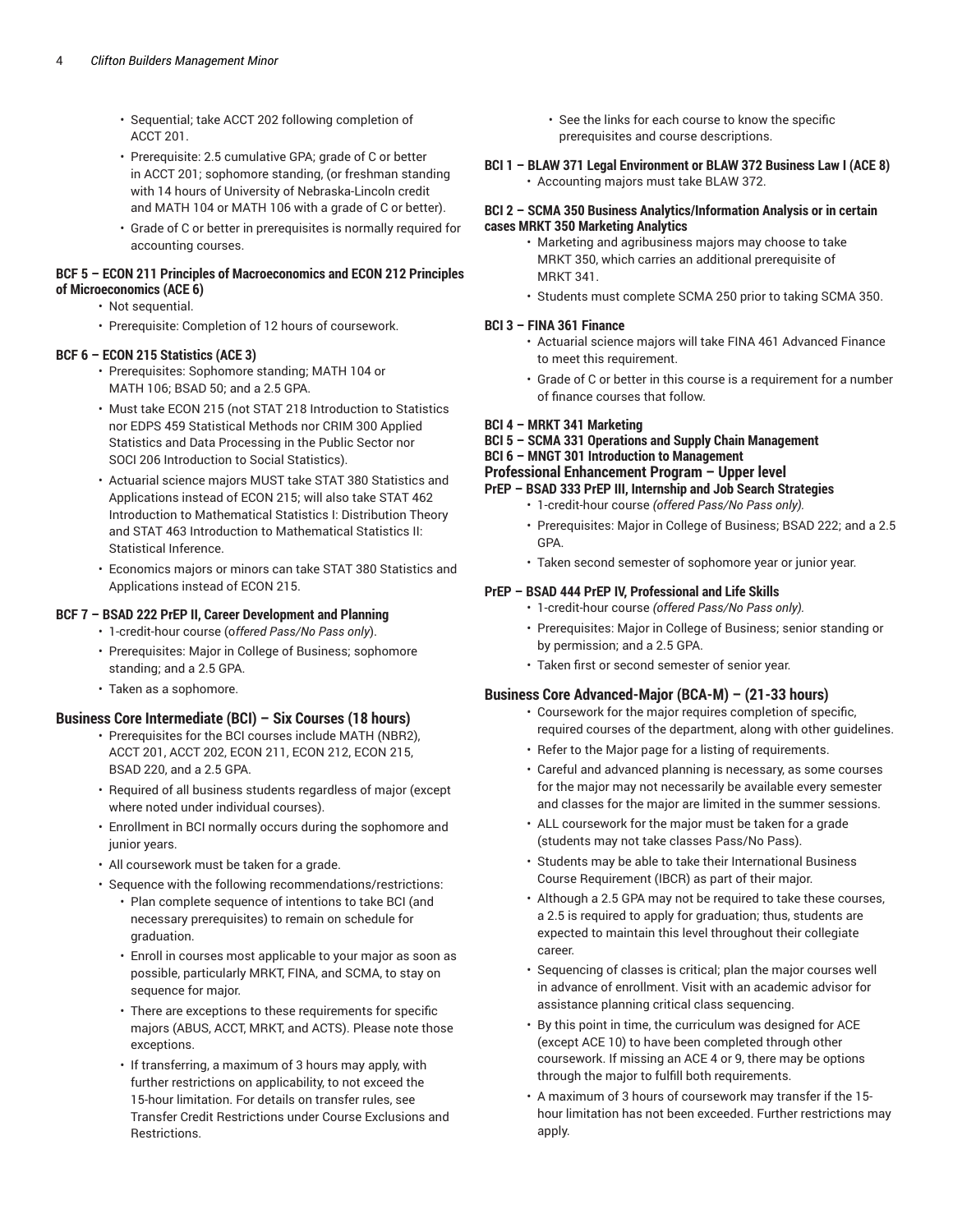#### **Business Core Advanced-Capstone (BCA-C) – Two Courses (3 hours)**

- **BCA-C 1 – MNGT 475 Business Strategies (ACE 10)**
	- Reserved for graduating seniors, this course requires the Business Core Foundation (BCF) and Intermediate (BCI) coursework to be completed for enrollment. BLAW 371 or BLAW 372 may be completed concurrently. Actuarial students may take FINA 461 concurrently with MNGT 475.
	- A capstone course integrating business concepts covered throughout the program.
	- Course MUST be taken at the University of Nebraska– Lincoln and taken for a grade (not Pass/No Pass).

#### **BCA-C 2 – BSAD 98 Senior Assessment**

- A 0-credit-hour seminar required of ALL business graduating seniors.
- Taught via Canvas—all components must be completed to a satisfactory level to graduate.

### **Electives – Hours vary to meet 120 hour minimum to graduate**

Electives round out the rest of the 120 hour curriculum. Students have the option to choose courses toward a second major, a dual degree, a minor (or two); or students can simply select courses of personal interest.

- Some hours may need to be additional business coursework (to meet the requirement that 60 hours of coursework be in business). This requirement will vary by major.
- There may be a need to enroll in an international business course requirement (IBCR) if not taken as part of the major or for the business elective(s) requirement.
- A minimum of 12 hours of 300/400 upper-level coursework beyond the business core is required for most majors to ensure depth is achieved through enrollment in elective hours. See 300/400-level Elective Requirement below for additional information.
- If not completed through the other area requirements, any remaining ACE requirements will need to be completed as required electives.
- In a 21-hour major, students will average 30 hours of elective credit; second major options and/or minors may be appropriate to consider for elective hours.

## **Other Requirements**

#### **International Business Course Requirement (IBCR)**

- The international business course requirement (IBCR) broadens the student's international perspective.
- Each student, excluding accounting majors, must include one course which emphasizes an international business perspective.
- Actuarial science majors are encouraged to take FINA 450 if they have not met this requirement with completion of NBR 6 – ACE 9 with ECON 321 or MNGT 414.
- The IBCR must be taken for a grade.

The course must be chosen from the following approved list of International Business Course Requirement (IBCR) courses. Many of these courses have prerequisites. Some are restricted for education

abroad and others may only be offered once a year. Thus, students are advised to plan ahead in scheduling this requirement into their programs.

#### **IBCR Courses**

BSAD 491 International Studies in Business and Economics (1-15 hrs)

- Available only to students studying abroad for which there is no University of Nebraska–Lincoln equivalent course.
- Available also for the Senshu, Japan, CIMBA Italy, and for the China Education Abroad Programs.
- Senshu program students may apply 3 hours towards electives in the FINA, MNGT, or MRKT major; 6 hours are applicable for BSAD or IBUS major/minor.
- BSAD 491 credit from any other study abroad program should be based on course topics directly associated with a specific major in MNGT, MRKT, or FINA and may need department consent to be used in the major. Students should visit with an academic advisor for assistance.

BSAD 320 Global Issues

BSAD 420 Global Leadership and the Culture Map

ECON 321 *(If not completed at this point,* ECON 321 *may double count for ACE 9.)*

ECON 421 International Trade

ECON 422 International Finance

ECON 423 Economics of the Less Developed Countries

ECON 440 Regional Development

ECON 466 Pro-seminar in International Relations I & ECON 467 Proseminar in International Relations II *(Credit option for students participating in the Nebraska at Oxford Program.)*

FINA 450 International Financial Management

MNGT 414 *(If not completed at this point,* MNGT 414 *may double count for ACE 9.)*

MRKT 453 International Marketing

SCMA 439 Global Sourcing and Distribution

SCMA 459 Global Information Systems

Although the following courses may also be used to fulfill requirements in the international business major/minor/IBCR, students should be aware that they are not necessarily offered on a consistent basis.

ECON 322 Introduction to Development Economics

ECON 323 The Economic Development of Latin America

ECON 388 Comparative Economic Systems

ECON 487 Economies in Transition

If planned carefully, the IBCR course may count in two places. It is not an extra 3 hours of credit, but rather, is 3 hours embedded within other requirements. If selected carefully, it can also count for 3 hours of credit in the major (i.e., MRKT 453 International Marketing counts for a MRKT elective in the MRKT major and also counts for the IBCR; FINA 450 International Financial Management counts for a FINA elective in the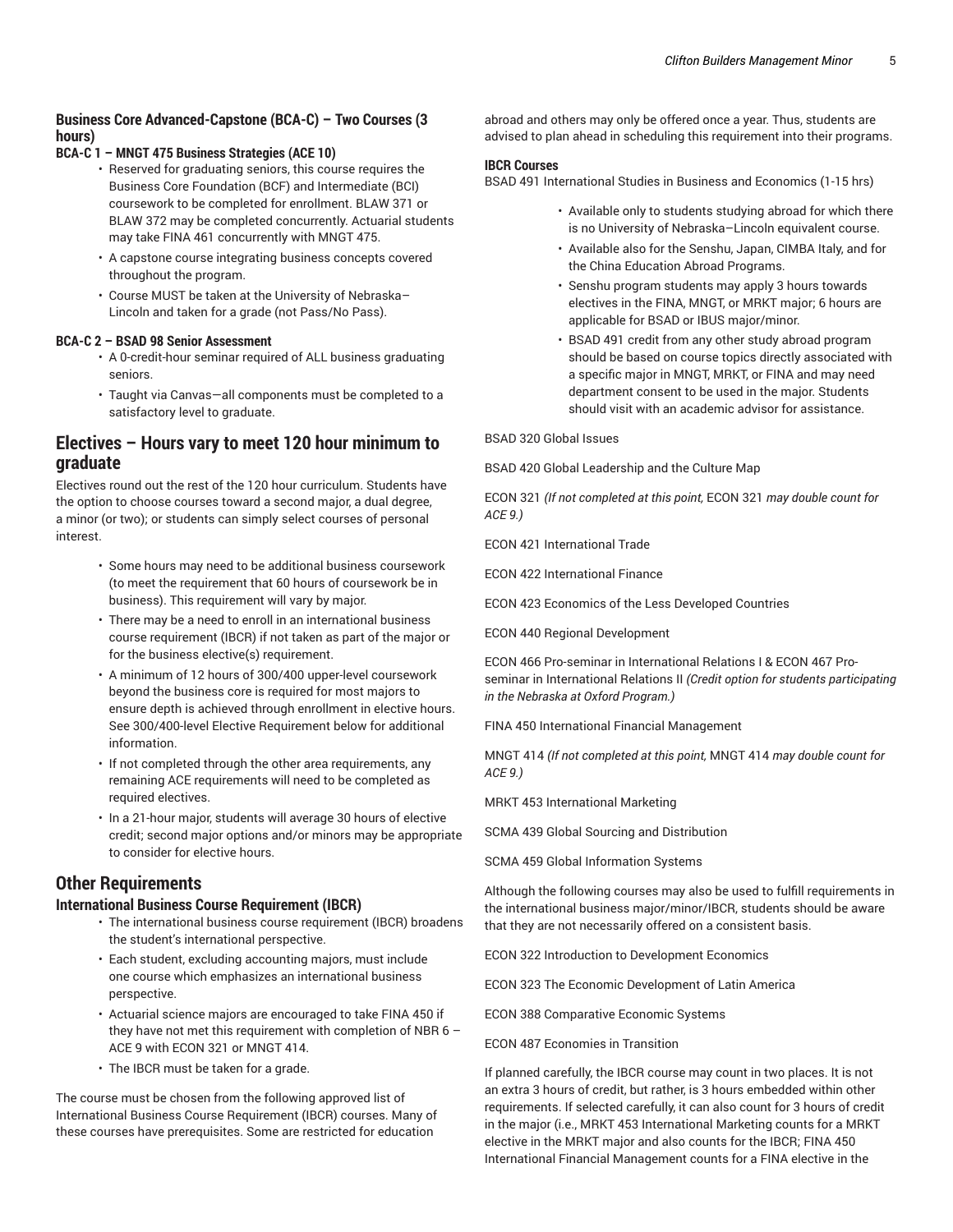FINA major (general option) and also fulfills the IBCR). On the other hand, if coursework for the major is already determined by personal choices or requirements, the IBCR may count in electives, and more specifically, for one of the 'business' electives needed for most majors. If not planned carefully this requirement may mean that the student will need to take an additional 3 hours of credit.

#### **300/400 Upper-level Requirement**

As part of the degree requirements, all students must complete a certain number of 300/400-level courses. Most of these courses will be completed in the Business Core but some majors will require additional hours from outside of the Business Core. With a "standard" 21-hour major, 12 additional hours will be required. Normally, if a major is larger than 21 hours, the number of additional upper-level courses is reduced. This requirement can be met by business or non-business coursework.

Business coursework from the Business Core Intermediate (BCI), Business Core Advanced-Major (FIRST Major) or Business Core Advanced-Capstone may NOT be used to fulfill this requirement with exceptions noted below:

- If more than 21 hours of coursework for the major are taken at the 300/400 level, and of those hours, coursework is not being double counted toward the NBR and major, then the additional 300/400-level hours can be used to fulfill the 300/400-level requirement. Students will need to consult their Degree Audit to determine how the requirements are applied.
- Business administration majors and business and law majors will complete a 24-hour major and only need to complete 9 upper-level hours.
- Finance majors will take between 24 and 27 hours for their major; consult the major section in this document or the Degree Audit to determine how many hours will double count for this requirement. This will depend on which option is selected for the major.
- Actuarial science majors, agribusiness majors, supply chain management majors, and Raikes students do not need to meet this requirement due to the additional hours at the 300/400 level required for the major/program.
- Business Core Advanced-Major coursework used for a SECOND major (if selected), or upper-level graded coursework selected for a minor, MAY count.
- Coursework that is part of the Non-business Requirement (NBR) taken at the 300/400 level may be double counted to fulfill this requirement, if it is not being used to double count for the first major.
- No course may be taken on a Pass/No Pass basis unless it is a business course numbered 395/398/399. Only 3 hours of 395/398/399 credit is allowed for this requirement.
- Students generally fulfill this requirement through their electives, but there may be a few upper-class students who may fulfill the requirement with the ACE course requirements.

#### **Business Course/Business Elective Hours**

At a minimum, 60 hours of business courses are required for the BSBA degree.

The required hours WILL VARY BY MAJOR, dependent on how requirements have been accepted and/or completed throughout the previous components of the program. While **GENERAL MINIMUM** guidelines by major are noted below, the Degree Audit will specify *minimum business* credit hour expectations for each student. Students

will generally see this addressed under the ELECTIVE section (BUSINESS ELECTIVES) on the Degree Audit.

- Accounting, economics, management, and marketing majors 3 hours of business electives.
- Business administration majors no additional business coursework, as the major consists of 24 hours of business coursework.
- Actuarial science majors no additional business coursework, as the major consists of 28 hours of business coursework.
- Finance majors  $-$  no additional business coursework, as the major consists of 24-27 hours of business coursework.
- Supply chain management majors  $-$  no additional business coursework, as the major consists of 33 hours of business coursework.
- Agribusiness, Business & Law, and Raikes majors no additional business coursework required due to intent of major as being 'business-related' coursework.
- Additional hours may be required if there is a variation in hours for NBR, BCF, BCI or BCA, or if there is a violation of transfer limits, the 15 hour rule, etc.

Coursework must be taken for a grade except for 395/398/399 options, where grades are generally not permitted.

## **Experiential Learning Requirement**

All undergraduates in the College of Business must complete an Experiential Learning designated course or experience (which may include 0-credit courses designated to document co-curricular activities recognized as experiential learning) beginning with the 2022-23 Undergraduate Catalog.

## **Foreign Languages/Language Requirement**

Other than meeting the minimum requirement for admission to the University, the College does not require any additional work in foreign languages, except for IBUS majors. IBUS majors must complete the equivalent of 8 hours of a foreign language while in college. However, students are encouraged to take language courses.

## **Minimum Hours Required for Graduation**

A minimum of 120 semester hours of credit is required for graduation; more may be necessary if specific degree requirements have not yet been completed.

## **Grade Rules**

#### **C- and D Grades**

While students may earn grades of C- or D, there are restrictions and recommendations for such grades and further enrollment options:

- A grade of C or higher is expected in prerequisite courses to enroll in ACCT courses.
- A grade of C or higher is required in FINA 361 in order to take most upper-level FINA courses.
- A grade of C or higher is required in other departmental higherlevel sequencing courses (i.e., MATH 101 to take MATH 104, etc.). See course descriptions to determine enrollment restrictions.
- Minimum 2.5 cumulative GPA is required to enroll in many business courses, including ACCT 201, ACCT 202, BLAW 371,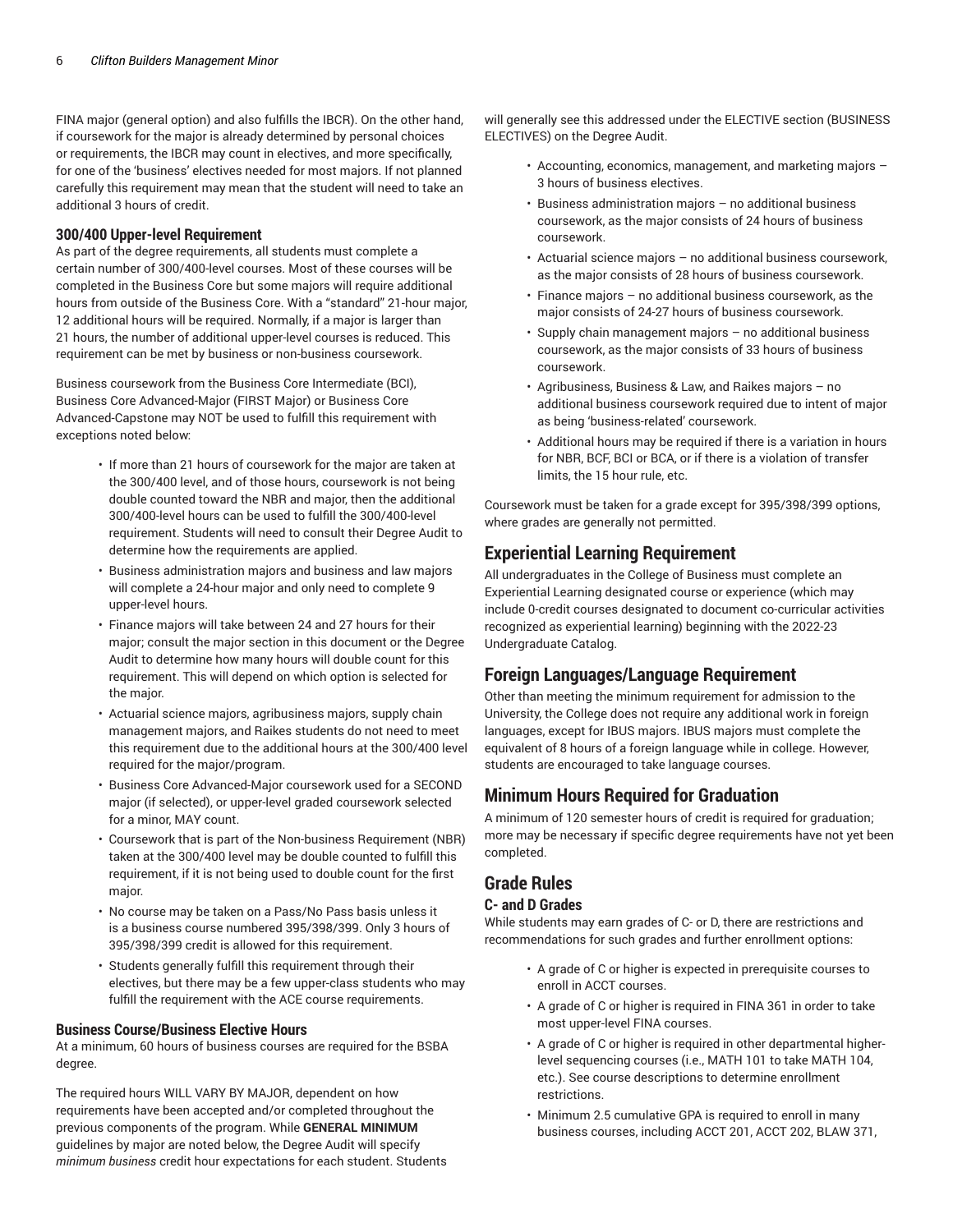BLAW 372, ECON 215, FINA 361, MNGT 301, MNGT 475, MRKT 341, MRKT 350, SCMA 331, SCMA 350.

- Grades of C- or lower may be removed by retaking the course at the University of Nebraska–Lincoln or within the University system (UNK, UNO).
- Grades of C or better are required to transfer courses from outside of the University of Nebraska system.
- Academic bankruptcy options may be considered for students who have one or two semesters of poor performance.

#### **Pass/No Pass**

The Pass/No Pass option is designed for students who want to study areas or topics in which they may have minimum preparation. If used for this purpose, the option can enrich the student's academic experience without lowering the student's grade point average. Several restrictions apply when considering the Pass/No Pass option:

- BSAD 111, BSAD 222, BSAD 333, BSAD 444, BSAD 50, and BSAD 98 are offered only as Pass/No Pass. All are required.
- Students may apply no more than 6 hours of elective credit using the Pass/No Pass option (excludes BSAD 111, BSAD 222, BSAD 333, BSAD 444).
- **No** student enrolled in **any** college at the University of Nebraska–Lincoln may take business courses in the College of Business using the Pass/No Pass option.
- College of Business students may **NOT** take coursework to satisfy ACE requirements, the International Business Course Requirement (IBCR), nor any required business coursework, including in the major and minor, using the Pass/No Pass option.
- Students majoring in actuarial science through the College of Business may **NOT** take any math, actuarial science, or required courses using the Pass/No Pass option.
- Students taking courses to fulfill the requirements of a minor in an area of study outside the College of Business are subject to College rules restricting use of the Pass/No Pass option if courses in the minor are used to meet ACE or any collegespecific requirements.
- Students seeking any minor outside the College should verify rules applying to minimum grade expectations and Pass/No Pass options with the advisor for their minor, as additional restrictions may apply and often vary.
- Students from UNO/UNK/UNMC and from other institutions are subject to the same restrictions listed here for University of Nebraska–Lincoln students.

#### **Exceptions to the above rules are limited to the following and no other exceptions will be made.**

- An independent study or an internship course (395, 398, 399) may be taken in the College of Business using the Pass/ No Pass option with the permission of the instructor and the department chair, but College of Business students who qualify for this exception may use the independent study or an internship course (395, 398, 399) **only** as elective credit.
- Advanced Placement grades of P and Credit By Exam grades of P will be accepted to fulfill degree requirements. These hours will not count against the 6-hour-maximum hours permitted.
- Students who travel abroad and return with "credit" rather than grades from the institution where they studied may use P

grades to fulfill degree requirements. These hours will not count against the 6-hour-maximum number of hours permitted.

#### **GPA Requirements**

A 2.5 cumulative grade point average is required to apply for graduation, as well as a requirement for enrollment in ACCT 201 and ACCT 202, ECON 215, BLAW 371 and BLAW 372, FINA 361, SCMA 331, MNGT 301, MNGT 475, SCMA 350 or MRKT 350, and MRKT 341. Some upper-level courses in some majors will also require a 2.5 cumulative GPA. In some instances, a specific grade is required in certain courses to continue with upper-level coursework.

## **Transfer Credit Rules**

For detailed information on transfer credit rules, see Transfer Credit Restrictions under Course Exclusions and Restrictions.

#### **Residency**

At least 30 of the last 36 hours of credit must be registered for and completed in residence at the University of Nebraska–Lincoln.

Students electing to study abroad in their final semester are exempted for the hours earned abroad, but no additional hours may be transferred in the last 36 hours. This exemption requires filing a written appeal in the Business Advising and Student Engagement office (Hawks Hall 125).

## **ACE Requirements**

All students must fulfill the Achievement-Centered Education (ACE) requirements. Information about the ACE program may be viewed at the [Achievement-Centered](https://ace.unl.edu/) Education website [\(https://ace.unl.edu/\)](https://ace.unl.edu/). MyRED may also be used to search for currently offered ACE classes.

## **ACE Achievement-Centered Education—Ten Courses (normally 30 hours)**

This is the university's innovative, outcomes-focused general education component designed to enhance the undergraduate experience by providing broad exposure to multiple disciplines, complementing the major, and helping students develop important reasoning, inquiry, and civic capacities.

Important rules to remember when selecting coursework to meet this requirement:

- There are 10 ACE Student Learning Outcomes (SLOs). At least one course, equivalent to 3 credit hours, must be taken for each of the 10 SLOs.
- Up to three ACE SLOs from ACE 4–10 may be satisfied by work in one subject area.
- ACE SLOs must be satisfied by work in at least three subject areas.
- No ACE course may satisfy more than one ACE SLO in a student's program.
- If an ACE course addresses two ACE SLOs, the student decides which one of the two outcomes the course will satisfy in that student's program. (The Degree Audit will make an automatic decision based on first course taken, first SLO needed.)
- As part of the College requirements of non-business and business courses, many courses will also work for ACE. Students should carefully review required coursework with ACE options to make the best use of courses to fulfill both degree